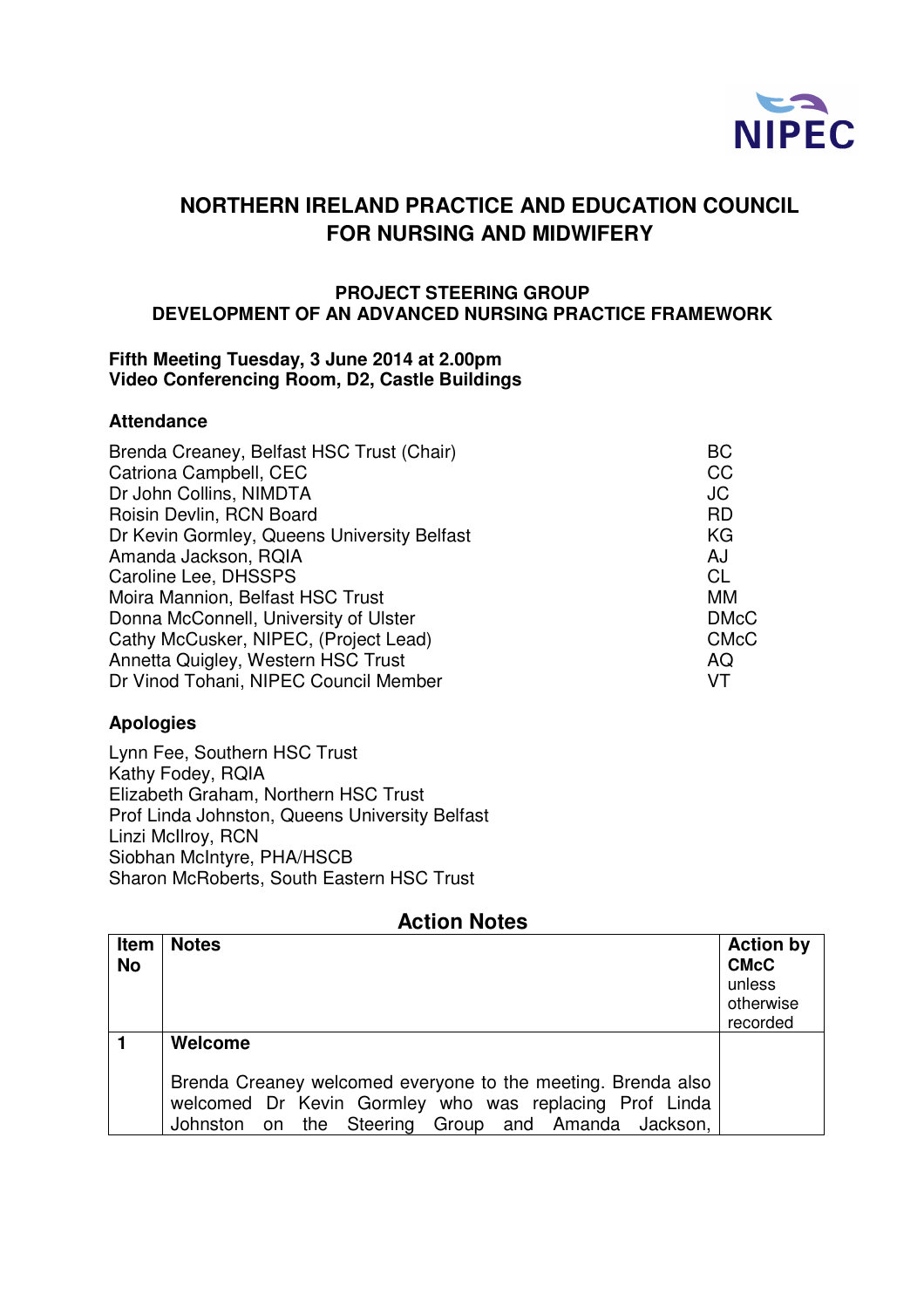

|                         | representing Kathy Fodey.                                                                                                                                                                                                                                                                                                                                                                                                                                                                                                                                                    |  |
|-------------------------|------------------------------------------------------------------------------------------------------------------------------------------------------------------------------------------------------------------------------------------------------------------------------------------------------------------------------------------------------------------------------------------------------------------------------------------------------------------------------------------------------------------------------------------------------------------------------|--|
| $\mathbf{2}$            | <b>Apologies</b>                                                                                                                                                                                                                                                                                                                                                                                                                                                                                                                                                             |  |
|                         | Apologies as noted above.                                                                                                                                                                                                                                                                                                                                                                                                                                                                                                                                                    |  |
| 3                       | Notes of the meeting held on 8 April 2014                                                                                                                                                                                                                                                                                                                                                                                                                                                                                                                                    |  |
|                         | Two amends were agreed on p.3 of the previous notes:                                                                                                                                                                                                                                                                                                                                                                                                                                                                                                                         |  |
|                         | on the last line of the second para on: replace training with<br>supervision                                                                                                                                                                                                                                                                                                                                                                                                                                                                                                 |  |
|                         | second last para revise it to state that there was discussion<br>about how NIMDTA facilitate F2 doctors to determine their<br>career pathway preference.                                                                                                                                                                                                                                                                                                                                                                                                                     |  |
|                         | <b>Matters Arising</b><br>Cathy advised that she hadn't received feedback from Siobhan<br>McIntyre before her sick leave regarding feedback from her<br>Board Medical colleagues regarding supervision for Out of<br>Hours Advanced Nurse Practitioners. Brenda asked Cathy to<br>speak with Elinor Ross, PHA to update her on the project and<br>ask her to follow up this discussion with the Medical Board<br>Colleagues. Caroline Lee is also meeting Sloan Harper<br>regarding the workforce review and had planned to mention the<br>advanced nurse practitioner role. |  |
| $\overline{\mathbf{4}}$ | Feedback from workshop 3 June 2014 (morning)                                                                                                                                                                                                                                                                                                                                                                                                                                                                                                                                 |  |
|                         | Brenda thanked the Group members for their contribution at the<br>morning workshop. The workshop was well once again well<br>attended with excellent engagement during the group exercises to<br>assist with the refinement of the draft Advanced Nursing Practice<br>Framework.                                                                                                                                                                                                                                                                                             |  |
|                         | Some of the key themes which were highlighted from the workshop<br>were:<br>Specialist Nurse is the preferred title instead of Clinical Nurse<br>$\bullet$<br>Specialist<br>Definition of Advanced Nurse Practitioner to be succinct<br>$\bullet$<br>Research core domain to be revised in light of feedback<br>$\bullet$<br>competence statements to be renamed and to be solely<br>advanced nursing level of practice.                                                                                                                                                     |  |
|                         | Brenda requested that Cathy send an email to delegates as agreed<br>at the workshop to seek any additional feedback regarding the<br>Draft Framework by Friday 13 June and to ensure that their                                                                                                                                                                                                                                                                                                                                                                              |  |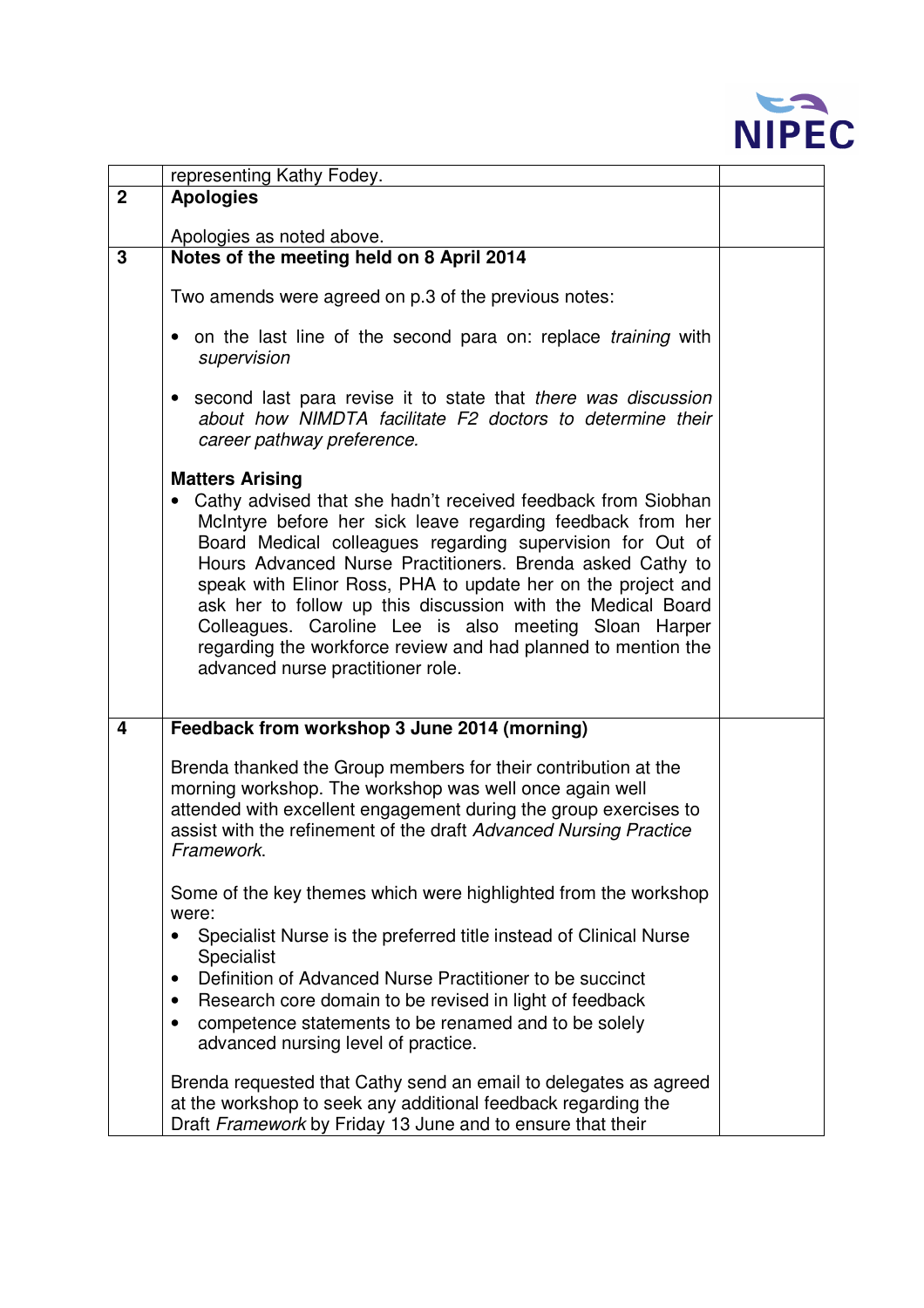

|   | feedback has been shared with their Executive Director of Nursing<br>before returning it to NIPEC. Brenda requested the sub-group to<br>reconvene to refine the Draft Framework in light of the feedback<br>from the workshop and the receipt of the additional comments.<br>Sub-Group members were confirmed as Moira Mannion, Annetta<br>Quigley, Sharon McRoberts, Lynn Fee, Elizabeth Graham, Donna<br>McConnell, Kevin Gormley, Caroline Lee and Cathy McCusker.                                                                                                                                                                                                                                                                                                                                                                                                                          |           |
|---|------------------------------------------------------------------------------------------------------------------------------------------------------------------------------------------------------------------------------------------------------------------------------------------------------------------------------------------------------------------------------------------------------------------------------------------------------------------------------------------------------------------------------------------------------------------------------------------------------------------------------------------------------------------------------------------------------------------------------------------------------------------------------------------------------------------------------------------------------------------------------------------------|-----------|
|   | In addition, Brenda once again asked that members of the Group<br>ensure that the elements of the Framework, including the<br>requirements for supervision are raised with their HSC Trust<br>medical director colleagues.                                                                                                                                                                                                                                                                                                                                                                                                                                                                                                                                                                                                                                                                     |           |
|   | Vinod Tohani suggested that the Draft Framework should be<br>shared with Dr Claire Armstrong, Secretary of the British Medical<br>Association for consideration and endorsement. Cathy to do this<br>and request that she shares it with Dr Tom Black, General<br>Practitioners Committee and Dr John Wood, Northern Ireland<br><b>Consultants Committee.</b>                                                                                                                                                                                                                                                                                                                                                                                                                                                                                                                                  |           |
| 5 | <b>Review Progress against Project Plan</b>                                                                                                                                                                                                                                                                                                                                                                                                                                                                                                                                                                                                                                                                                                                                                                                                                                                    |           |
|   | The project plan was reviewed and the achievement of objectives<br>remains on track.                                                                                                                                                                                                                                                                                                                                                                                                                                                                                                                                                                                                                                                                                                                                                                                                           |           |
| 6 | <b>Development of Master's Degree Programmes</b>                                                                                                                                                                                                                                                                                                                                                                                                                                                                                                                                                                                                                                                                                                                                                                                                                                               |           |
|   | Caroline provided an update on a meeting regarding the<br>development of Advanced Nursing Practice Masters Degree<br>Programmes she held on 30 May with Prof Owen Barr, Dr Kevin<br>Gormley, Brenda Creaney, Moira Mannion. Cathy McCusker was<br>also in attendance. Both Universities agreed to prepare a draft<br>programme intention to be submitted to DHSSPS by the end of<br>June. It was requested that ECG would advise the Universities on<br>the collaborative process required by the Universities for the<br>development of the academic programmes which would be<br>acceptable to DHSSPS. Moira also provided an example of how<br>collaborative placements had been organised to meet the<br>requirements of certain programmes. Caroline also advised that it<br>is planned to have 20 places on the Advanced Nurse Practitioner<br>Master's degree Programme in Autumn 2014. | <b>CL</b> |
|   | As NMC has no mechanism to make Advanced Nursing Practice a<br>recordable qualification Brenda requested that Cathy McCusker<br>contact John Collins followed by a formal letter to Prof Keith<br>Gardiner to seek NIMDTA's endorsement of the Advanced Nursing                                                                                                                                                                                                                                                                                                                                                                                                                                                                                                                                                                                                                                |           |